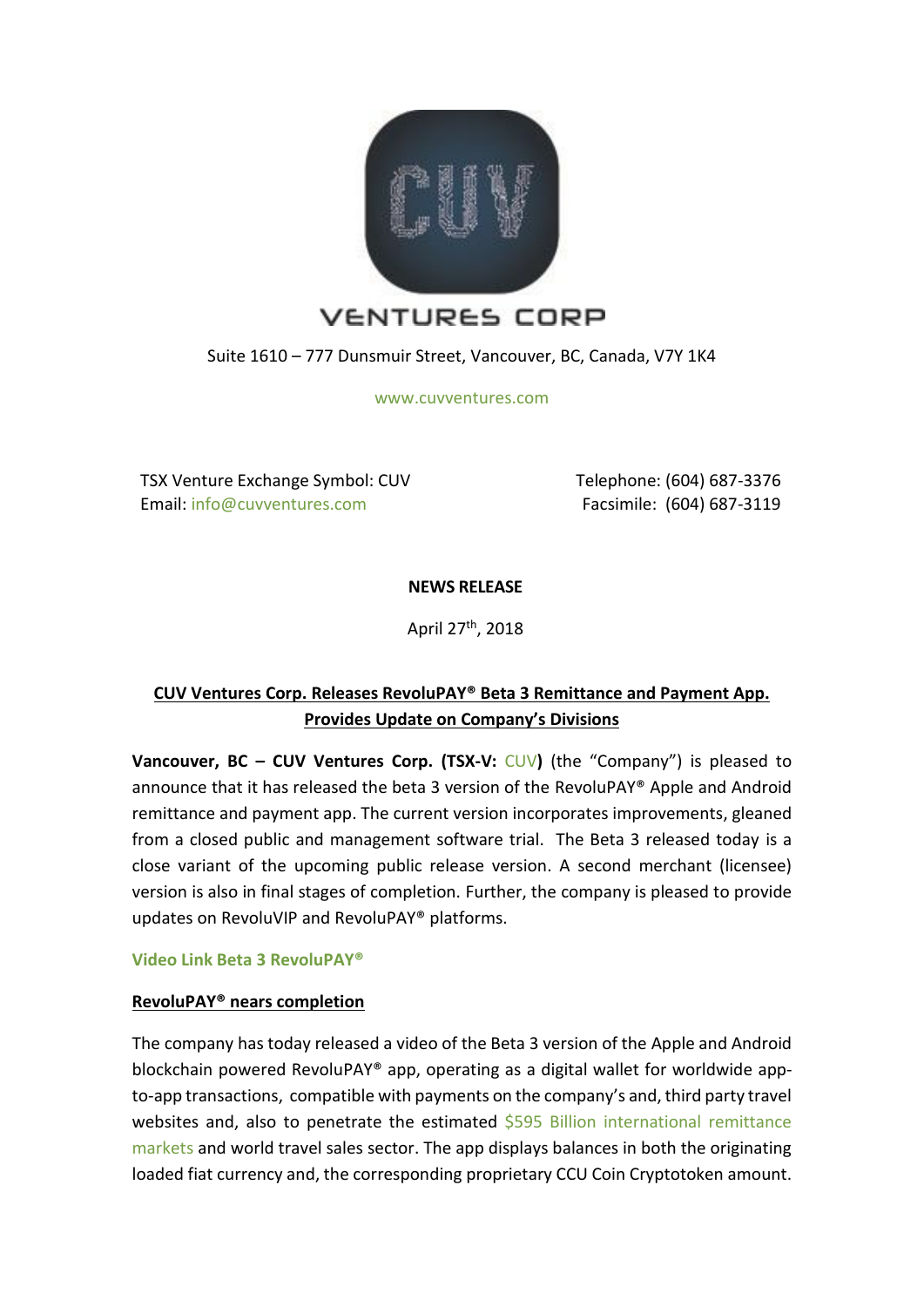Shareholders have been continuously provided with visuals of the app versions during the development of this groundbreaking app. RevoluPAY® is now set for imminent launch in June 2018. The entire development of the app is fully paid and is well ahead of schedule.

# **RevoluVIP International Inc. Incorporated in Canada**

On April 24th, 2018 the company incorporated the wholly owned subsidiary RevoluVIP International Inc., domiciled in Vancouver, British Columbia. RevoluVIP promises to be the world's first, members only travel club, rewarding Diamond members with guaranteed lowest prices, at or close to net rates, for worldwide travel services, payable exclusively through the RevoluPAY® app. Diamond members will pay \$249 annually for VIP Travel Club access and, will be able to "Look and Book" worldwide travel services on the main RevoluVIP.com website and, 134 country/destination specific websites. Members, simply login and book through RevoluVIP websites to obtain dramatically reduced rates. RevoluVIP International Inc is aiming for 1 million members by Jan 2020. Should all members opt for the Diamond level, this will generate USD \$249 million in annual dues. Revenue from membership dues will be paid to the wholly owned subsidiary RevoluVIP International Inc. which retains the exclusive rights for its members to access the platform worldwide. The RevoluVIP travel platform will be; owned, operated and managed by the wholly owned subsidiary Travelucion, the company's duly licensed and bonded Travel Corporation.

# **RevoluVIP Development Update**

RevoluVIP is set to revolutionize and disrupt the travel sector with a member's online access to GDS (Global Distribution System) and wholesale rates for; Flights, Hotels, B&Bs, Car Rentals, Cruises, Tours, Excursions, local transfers and, many other worldwide travel related services. Members of RevoluVIP may only pay for services using the RevoluPAY® app.

- Internal Software Development Team Assembled
- Amadeus XML GDS License Acquired
- Initial Website Design in Beta 1 phase
- Worldwide Wholesale partners selected & approved
- IATA License in the final stage of approval
- Proposed 134 Country, destination focused, websites
- 3 Exclusive Club Membership Levels
- Potential \$249 USD million annual membership fees (1 million members)
- Low online operating costs of the entire system
- Organic growth of RevoluPAY® users

First specific country/destination website rollout (includes a main multinational website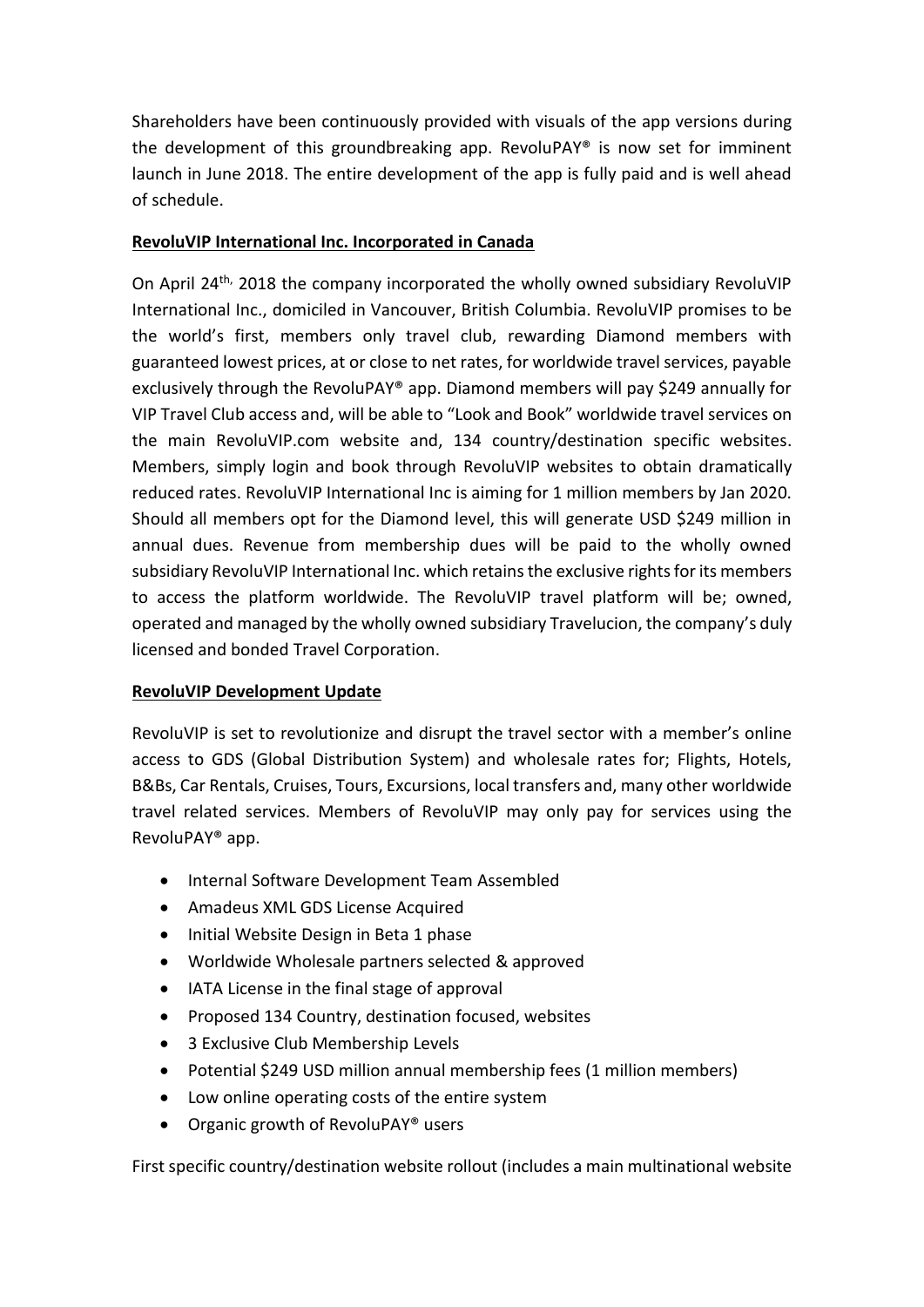#### - RevoluVIP.com)

- 1. AmericaVIP.com
- 2. CanadaVIP.com
- 3. China-VIP.com
- 4. France-VIP.com
- 5. Mexico-VIP.com
- 6. SwitzerlandVIP.com
- 7. JapanVIP.com
- 8. AustraliaVIP.com
- 9. DominicanRepublicVIP.com
- 10. MonacoVIP.com

Other websites to be rolled out over a 13 month period as part of the program [http://hotels.americavip.com/Place/United\\_States.htm](http://hotels.americavip.com/Place/United_States.htm)

#### **Director Bernard Lonis Meets with ITER and Atos**

Subsequent to meetings between CEO, Steve Marshall, and Atos in November 2017, company director Bernard Lonis has met again with ITER (Technological and Scientific Institute of Spain) and Atos on April  $24<sup>th</sup>$ , 2018, concerning the proposed lease of the; installations, data center and Teide Supercomputer, located in the canary Islands Spain. The Teide-HPC supercomputer is solar powered and, is one of the 500 most powerful super computers in the world. Inaugurated in 2013 by the late Stephen Hawking, it was primarily used to map the universe by Iter. Teide-HPC will be replaced by a superior version shortly. The computer has 16,384 processing cores, 33,664 GB virtual memory, uses 312.00 kW of pure solar energy (at its location, close to the equator, 200 miles off the coast of Morocco, rainfall is around 4 days annually) and, has a max data rate/capacity of 340.787 TFlop/s. The company continues to investigate this low-cost centralized data center for it's over 1200 proprietary and third party websites, CCU Coin and, blockchain infrastructure. While domiciling all of the company's technology in one location, the data center would also be used to generate ancillary revenue from crypto mining. The recent rise in crypto currency prices renders this project viable again.

### **B-TravelPro Show Barcelona – 20 to 21 April 2018**

Company Director, Alfredo Manresa and chief in-house software engineer Ahmed Rodriguez attend th[e B-TravelPro](http://www.b-travel.com/) 20 and 21 April in Barcelona. Meetings were held with strategic partners of the RevoluVIP member's only travel Club.

### **Equity Partner, Miami based, Third Circle Publishing Update**

The company acquired equity in the emblematic publisher of Cuba Trade Magazine in January 2018. As a condition of the equity purchase, worldwide electronic subscription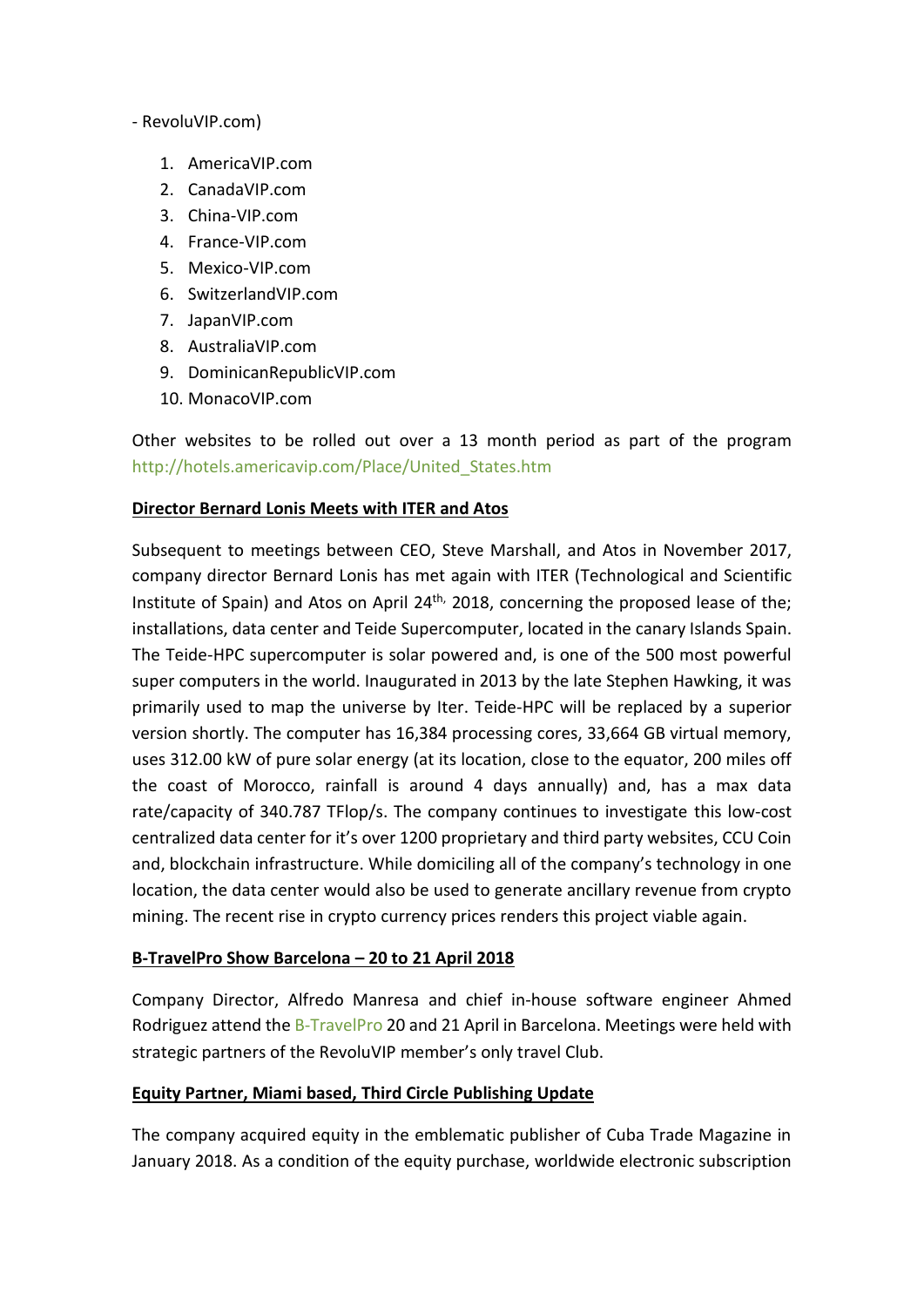based distribution was agreed and, this is now being implemented for the next edition. Further, TCP has successfully released the first edition of [Coral Gables Magazine.](https://www.cuvventures.com/assets/docs/media/Coral_Gables_Magazine_April2018.pdf) As explained to shareholders, the rational behind this equity purchase hinges upon current and future marketing, where both the company's proprietary 432 websites, with over 30 million page views and, the digital and print publications of our equity partner TCP, serve as a potent marketing force for the ongoing promotion of RevoluPAY®, RevoluVIP, RevoluFIN and RevoluCHARGE into world markets.

### **Worldwide Licensing Agreement for RevoluPAY®**

The company received, from Mc Millan Law in Vancouver Canada, the final RevoluPAY licensing (franchise) contract on April 23<sup>rd,</sup> 2018. The company can now sign agreements with international, country based, remittance disbursement licensees under a master license, per country, scenario. The company is actively negotiating with numerous prospective RevoluPAY® licensees in the Dominican Republic and Mexico. Other Caribbean disbursements will be handled seamlessly by CUV equity partner Duales Inc., negating the need for licensees in those nations.

#### **Management Visit to the Republic of Panama**

The company's CEO and Director, Alfredo Manresa shall be visiting the Republic of Panama in early May, the focus of the trip being, advancements of, blockchain powered, RevoluPAY® and RevoluFIN.

### **About CUV Ventures Corp.:**

CUV Ventures Corp. is a multi-asset, multidivisional publicly traded Canadian company deploying advanced technologies in the; Online Travel, Vacation Resort, Mobile Apps, Money Remittance, Invoice factoring, Crypto Mining, Blockchain Systems, and Cryptotoken sectors.

Our flagship technology is RevoluPAY®, the Apple, and Android multinational remittance app, powered by blockchain protocols, and aimed at the worldwide  $+$  \$595 [billion](http://www.worldbank.org/en/topic/migrationremittancesdiasporaissues/brief/migration-remittances-data) family remittance market.

The ₡CU Coin Cryptotoken, allied to RevoluPAY®, promises to be the coin of choice for remittance senders, travelers, and the hospitality industry. Its increasing adoption across several spheres exemplifies its international perspective and future value amongst users.

The company's FinTech division continues to expand into this rapidly emerging segment, in which it; manages, operates and develops end-to-end digital platforms to monetize the blockchain ecosystem across a broad spectrum of leisure related industries, remittances, and finance.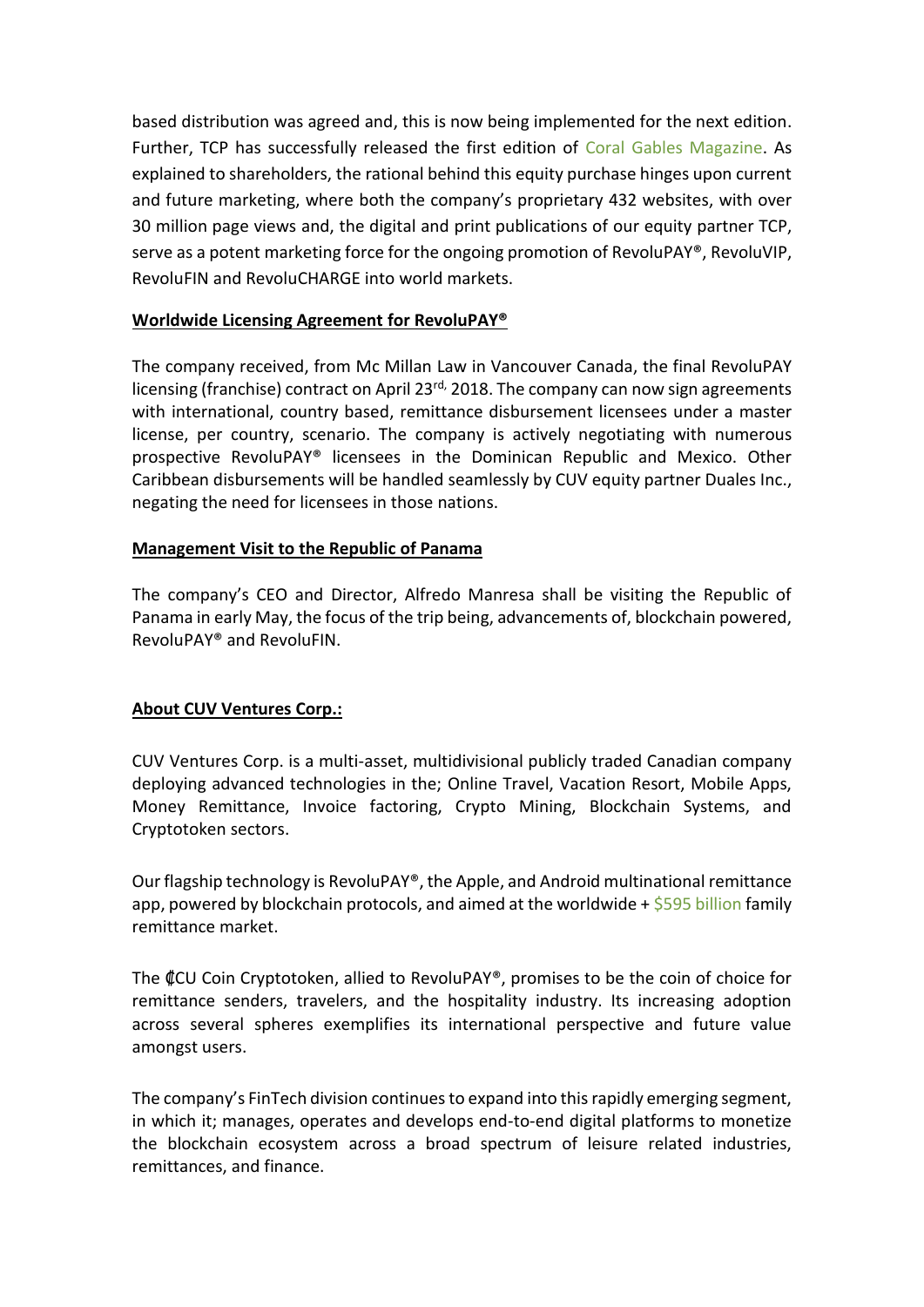A diverse division of the company, named [Cuba Ventures,](http://www.cubaventures.com/) is involved in Caribbean Basin strategic investments. Similar to the United States NASDAQ listed [Herzfeld Fund,](https://www.herzfeld.com/cuba) the focus is to control noteworthy assets related to the Caribbean Basin (including Cuba). The division is comprised of numerous assets. A wholly owned subsidiary [Travelucion](http://www.travelucion.com/)  [Media](http://www.travelucion.com/) is a duly licensed and bonded online travel company, [Amadeus GDS](http://www.amadeus.com/) affiliated, digital and print media powerhouse that specializes in travel marketing, electronic reservations, and online booking solutions. [Travelucion](http://www.travelucion.com/) owns a vast portfolio of web assets consisting of 432 Cuba-centric websites in up to 5 languages which generate over 35 million page-views per year and direct traffic to Travelucion's online booking and ecommerce sites and proprietary online booking systems, also customized for white label deployment on third party booking websites for; Cayman Islands, Dominican republic, Aruba, Bahamas, BVI, Belize, Antigua, Jamaica and Cuba, offering bookings for hotels, private residences, car rentals, tours, flights and a variety of other types of specialized travel services.

In 2017, the company acquired equity in the Florida, USA based, licensed and bonded travel agency; International Business & Travel Opportunities, LLC (*IBTO*), a Caribbean Basin focused travel facilitator operating trips in the region (including licensed Cuba trips for Americans).

In 2018, the company acquired equity in the Florida, USA based, Third Circle Publishing LLC, publisher of the esteemed and U.S circulated print and digital magazine [Cuba Trade](http://www.cubatrademagazine.com/)  [Magazine.](http://www.cubatrademagazine.com/) CUV Ventures Corp owns an interest in some important print and digital media assets, reaching 10s of millions of consumers globally.

In 2018, the company acquired equity in the Toronto; Canada based, FINTRAC licensed, remittance company, [Duales Inc.](http://www.duales.com/) as part of the RevoluPAY<sup>®</sup> remittance app partner network.

In 2018, the company acquired equity in the Miami, USA based, Business advisory/consultant think-tank [Havana Consulting Group,](http://www.thehavanaconsultinggroup.com/) as part of the progressive acquisition of key Cuba related but, non domiciled, businesses.

The Cuba Ventures division consulting team harnesses over 80 years of combined advisor experience in submitting and, obtaining approval, for joint ventures, joint production agreements, and import/export permits for foreign enterprises. More recently the company has taken a royalty approach for future agreements between third parties anxious to begin comercial operations with Cuba and, the company's Cuba Consulting Unit.

Through this methodology, the Company is gradually building a potentially valuable "future-ready", non Caribbean (Cuba) domiciled asset base while, in the interim, securing revenue, growth and unique opportunities present in the Caribbean Basin, with an emphasis on the  $\frac{64}{7}$  billion dollar and rapidly growing Cuban travel and tourism industry,  $$3$  billion factoring and [FinTech](http://www.revolufin.com/) sector,  $$18.6$  billion Caribbean remittance industry and international corporate consulting for Cuba's estimated \$86 Billion annual